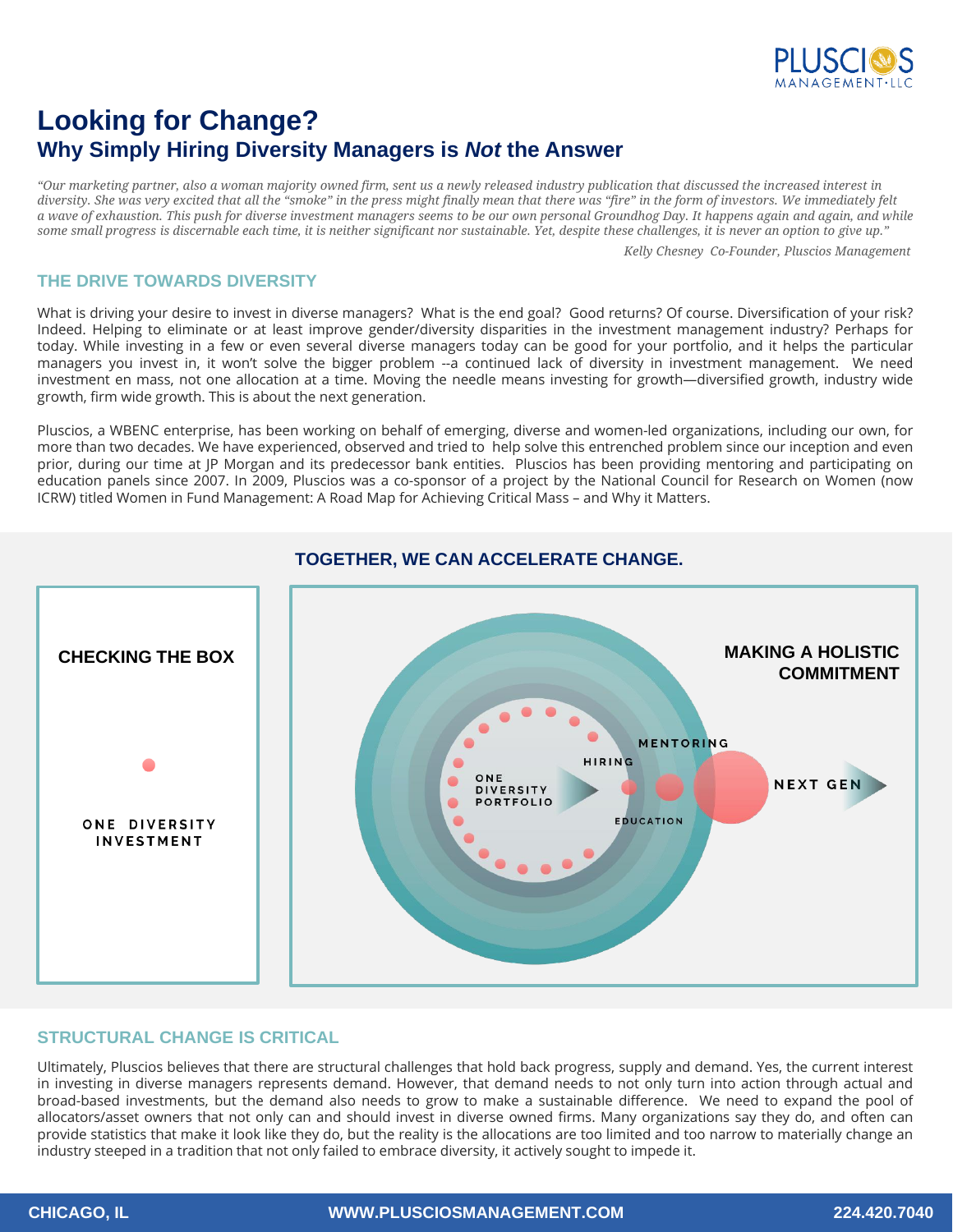

### **WHAT ABOUT SUPPLY?**

Before diversity in investment management can reach an effective scale, the development of a supply of diverse managers--and from them diverse candidates and career tracks—is necessary. To affect this degree of change, awareness and education is critical at an early age. A series of organizations including ICRW, Rock the Street and Wall Street have sought to set this important building block in motion. Another element of great import to the outcome is the availability of role models for girls as they consider careers in investment management. This often overlooked element of development was one of the goals of Meredith Jones in her book "Women of the Street: Why Female Money Managers Generate Higher Returns (and how you can too)". Meredith interviewed 11 female fund managers to capture their stories; how their careers developed, who inspired and mentored them, and what they have learned along the way. When Meredith approached Pluscios, a women majority owned and operated firm ourselves to participate in the book, we immediately understood the need for the conversation. Finding mentors, and a network of women in investment management was impossible in 2006. While there are now certainly women in finance, we are far from where we need to be to engage young women and minorities to ensure a bright and diversified future.

### **HERE IS A SOLUTION**

We believe the ideal partnership would involve a holistic approach to solving these issues. Pluscios, a WBENC enterprise ourselves, has created an framework to encourage, engage and grow diverse firms through the establishment of diversity-led investment portfolios. Not just checking the box with a diversity manager or two or even three—but the ENTIRE portfolio. We believe that from a "mission" perspective it is important to build "supply generation" capabilities, and these diversified portfolios accomplish that task, along with significant mentoring, partnership, support and engagement. It is, actually, the role Pluscios has sought to play all along through mentoring and internships, speaking at educational events and most importantly allocating to women and diversity-led firms, including them in 100% of our searches and ensuring full consideration, regardless of size, of each firm seeking assets to manage with a good story (and performance) to tell.

| <b>THE DIVERSITY DATA</b>             |                                 |                                                              |                                                                |  |
|---------------------------------------|---------------------------------|--------------------------------------------------------------|----------------------------------------------------------------|--|
| Women % of<br><b>Finance Degrees*</b> | Women % of US Fund<br>Managers* | Change in % of US Women Fund<br>Managers Over Last 20 Years* | <b>Global Assets Managed By</b><br><b>Women Or Minorities*</b> |  |
| 39%                                   | 11%                             | $-3%$                                                        | 1%                                                             |  |

\* Sources: Glassdoor, Morningstar Women and Investing Special Report March 2020, World Economic Forum 2020

## **DIVERSITY IS NOT A PRODUCT**

For Pluscios, diversity isn't just a product, it's a passion and a practice. Like ESG as a whole, aren't we all better off ensuring our dollars are going to organizations that are positively advancing society, while they also meet our clients well defined requirements for risk and reward? Much like parents sneaking kale into their kid's smoothie, we have been including emerging and diverse managers in our portfolios since before it was a social goal. Does this analogy cause you pause? Is it hard to hear that we had to 'sneak' in these managers –presenting them fully but minimizing the focus on assets under management and the diversity of the firm in order to avoid the obvious (and all too often bias) push back to 'just go with the known firm', often large and run by a limited cohort from a diversity perspective. Why were we so committed to this endeavor? First and foremost because we found the most important factor of all-- that these diverse, and often smaller, managers added value to our portfolios in real numbers. Fortunately, the market does not have to take Pluscios' word for it. Studies have shown that smaller managers focus on more idiosyncratic, off the run opportunities that generate alpha, and that cultural diversity in the form of women-led and diversity-led managers take risk differently, making portfolios more resilient.\* After launching Pluscios as a woman owned firm, having left a large, global bank, we became even more aware of the struggles that smaller, diverse firms go through. Not only were we motivated on behalf of the value-added, we were motivated to bring these managers to light, to help them gain funding and grow, to help them compete and ultimately to help the industry grow so that more women and diversity candidates would present themselves into the field of Finance.

## **AREN'T LARGE ORGANIZATIONS ALREADY ADDRESSING THIS?**

Sitting through countless pension plan hearings on diversity and seeing major institutional allocators struggle with success in their diversity programs, we observed some structural issues that are critical to highlight for those seeking systemic change. A few of these are:

- 1. Diversity owned is not necessarily diversity managed; we seek to engage firms that have women and minorities in positions of authority in relation to the investment management decisions.
- 2. One is not done; while this is true for all asset classes, it is particularly critical with respect to hedge funds-nuanced by nature investing in one or only a few managers is not diversified, and therefore it is unlikely to provide effective long-term risk/reward results. In short, we believe creating a full portfolio (8-15 partnerships across multiple strategies) of diverse managers is more resilient from an investment perspective and in supporting the growth of diversity managers as a whole.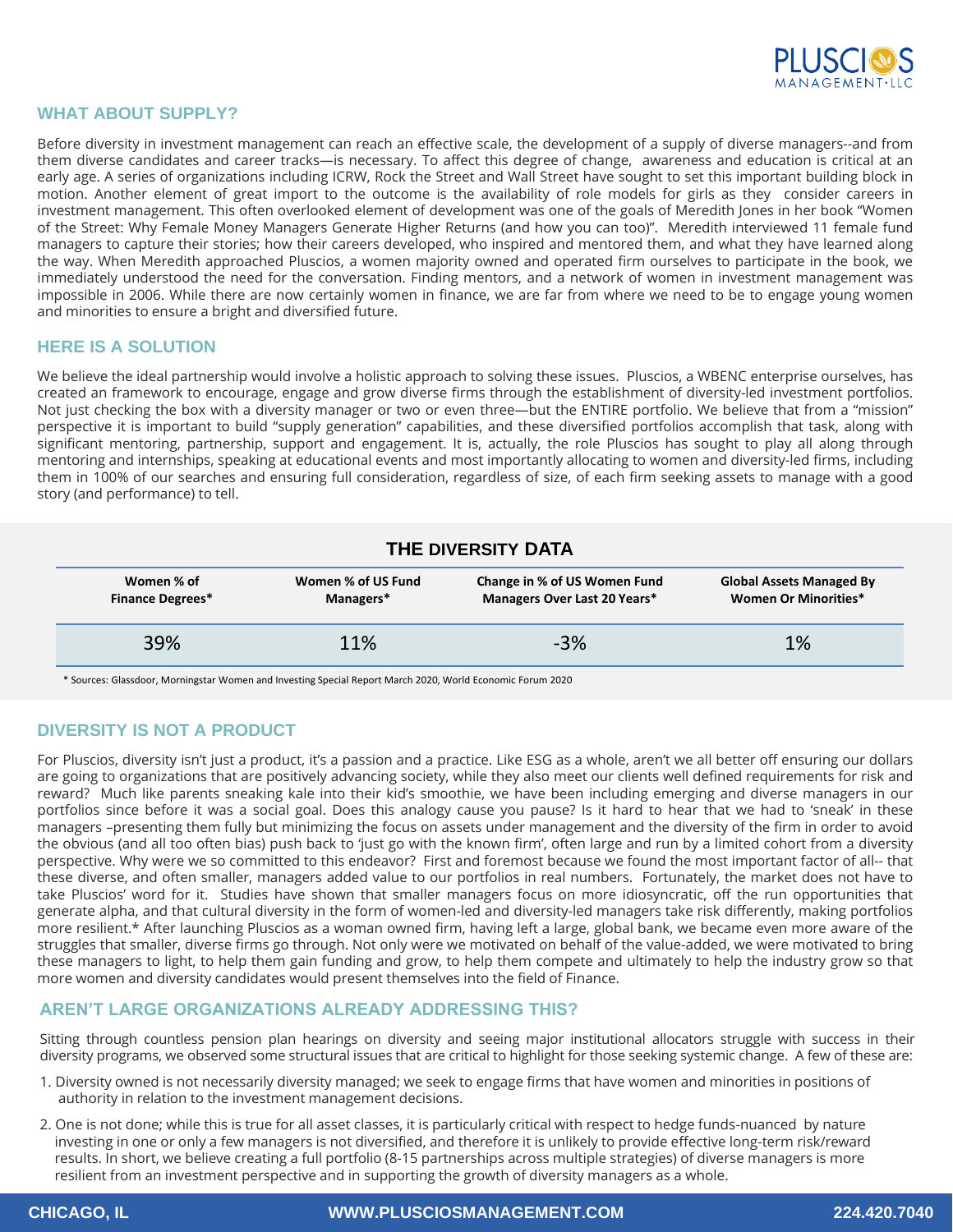

## **WHY MENTORING MATTERS**

Mentoring ranges from sharing stories of our own journey in creating Pluscios, and others we have watched seeking growth as a women and/or diversity-led firm, to engaging around marketing presentations and critiquing pitches, to discussing ownership structures and incentives, and advising on operational issues and service providers. Mentoring is the value-added that we can give back to these managers, and the value-added the industry needs to create sustainable growth. Here are some recent mentoring stories that we believe demonstrate the 'how', beyond the obvious 'why' of diversity allocations:

### **INCOMING**

We were introduced to a minority looking to start a hedge fund. The first meeting was focused on his background, how he thinks about/finds trades and what his goals were. We also talked with him extensively, then and overtime, about all he would have to do to start a fund, including considerations around seed capital, self funding or starting as part of a family office, with particular context around the implications of his minority status. While we do not provide legal or accounting advice, we talked through all of these critical considerations. We then introduced him to service providers including marketing firms and other entities that could help his entity get off the ground. We provided him with samples of presentation content/positioning highlighting what allocators, in our experience, would find important and informative. We marked up several drafts of the presentation he created. We have completed due diligence visits and provided advice for creating an institutional quality small firm. We mentored around improving the in-person presentation.

#### **OUTGOING**

We identified a municipal bond investment opportunity that had the potential for significant upside but was complex, local, and actively targeted by the press as a 'challenged' municipality. We sought to hire an investment manager that we could engage around this market opportunity. While we interviewed several established hedge funds that had lots of credit experience, all had little prior contact or involvement with the municipality. Seeking the right local knowledge, edge and risk management profile, we began an in depth discussion with a minority manager we had previously met in the municipality that was small but nimble. We asked the team to start a dedicated fund, however they feared, based on their own experience, that they would not gain sufficient interest due to their size. Pluscios took the role of mentor and partner, managing the infrastructure (operations and marketing) and the team doing what they do best, executing on the strategy.

#### **STEPPING IN**

It is a fact that it is more difficult for women and minorities to raise money. Whether it's the lack of a network or a lack of interest, launching and scaling is tough. Another way we have supported firms is by being first money in a fund. This provides an institutional stamp of approval that these managers can leverage in their fundraising efforts to pursue broader pools of capital, and provides the support they need to ensure robust operations to meet institutional standards.

| Jan 2012 – Sep 2020   | <b>Compound Return</b> | <b>Standard Deviation</b> | <b>Sharp Ratio 5%</b> |
|-----------------------|------------------------|---------------------------|-----------------------|
| <b>HFRX Diversity</b> | 6.8%                   | $5.2\%$                   | 0.3                   |
| <b>HFRX Global</b>    | $2.0\%$                | $4.3\%$                   | $-0.7$                |

#### **Since Inception Annualized Statistics (Diversity vs Non-Diversity HFs)**

# **Up and Down Capture Ratios Relative to S&P 500**



#### **Positive/Negative Months**